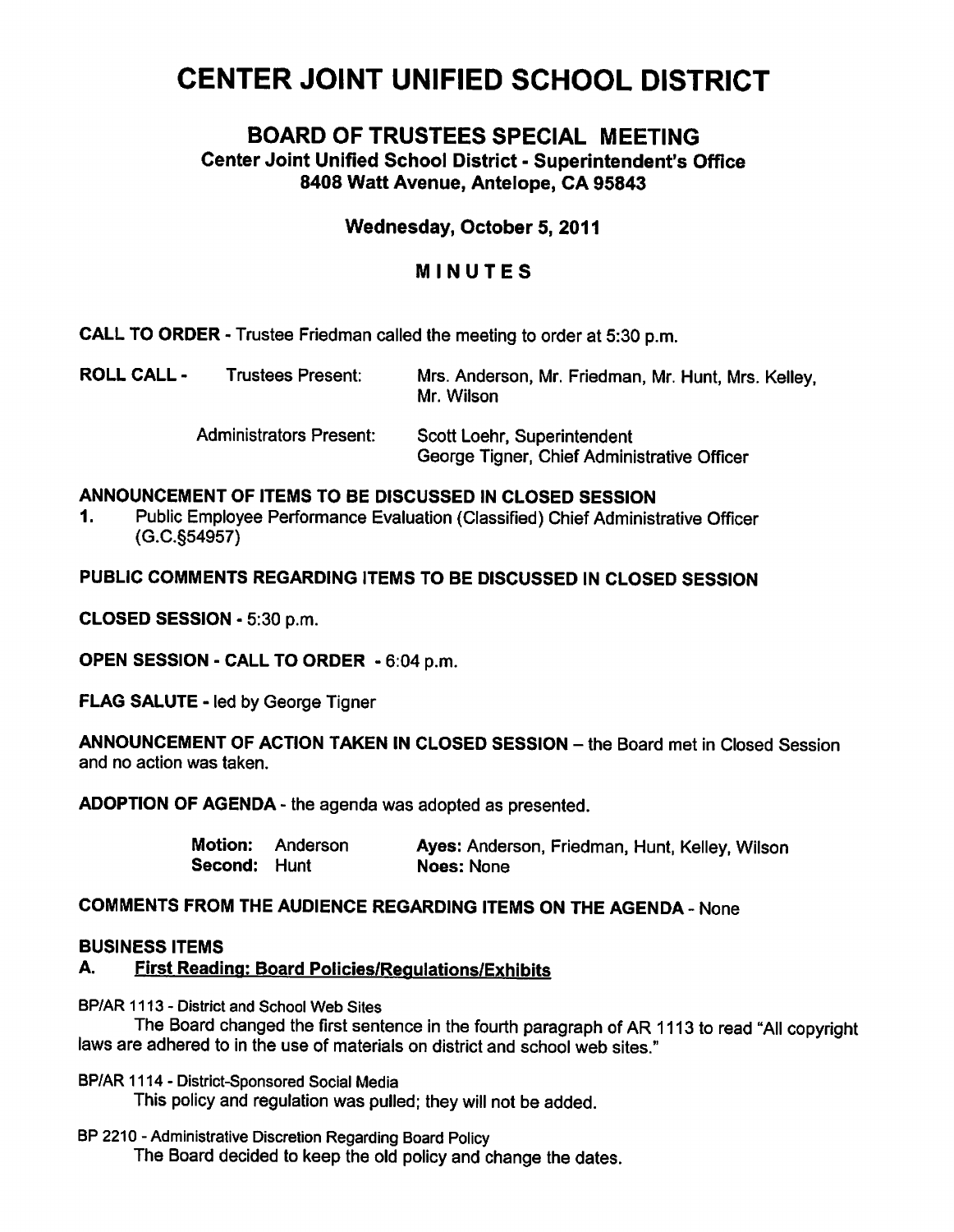## First Reading; Board Policies/Reaulations/Exhibits (continued)

#### BP 3100 -Budget

The Board asked to keep option 1 and option 2 in this policy.

BP 3280 - Sale or Lease of District-Owned Real Property No changes made.

### BP 3290 - Gifts, Grants, and Bequests

The Board asked to delete from page (b) the sentence "Donors are encouraged to donate all gifts to the district rather than to a particular school."

- BP 4033 Lactation Accommodation No changes made.
- AR 4112.2 Certification

No changes made.

### AR 4112.22 - Staff Teaching English Language Learners

The Board asked to delete the last paragraph of the regulation that states:

The Governing Board may, for the purpose of providing primary language instruction, hire bilingual teachers who are employed in public or private schools of a foreign county, state, territory, or possession, provided such teachers speak English fluently and hold the necessary sojourn credential issued by the CTC. After the initial two-year sojourn credential expires, the teacher may annually apply to the CTC for an extension for a total period of not more than five years. Any application for renewal shall include verification by the Superintendent or designee that termination of the employment would adversely affect an existing bilingual program and that attempts to secure the employment of a qualified certificated California teacher have been unsuccessful. (Education Code 44856)

#### BP 5030 - Student Wellness

The Board asked to delete from page (c) the paragraph that states:

The Board prohibits the marketing and advertising of non-nutritious foods and beverages through signage, vending machine fronts, logos, scoreboards, school supplies, advertisements in school publications, coupon or incentive programs, free give-aways, or other means.

- BP/AR 5142.1 Identification and Reporting of Missing Children No changes made.
- BP/E 5145.11 Questioning and Apprehension by Law Enforcement No changes made.
- BP/AR 5148 Child Care and Development No changes made.

BP 6111 - School Calendar No changes made.

| <b>Motion: Hunt</b> | Ayes: Anderson, Friedman, Hunt, Kelley, Wilson |
|---------------------|------------------------------------------------|
| Second: Kelley      | Noes: None                                     |